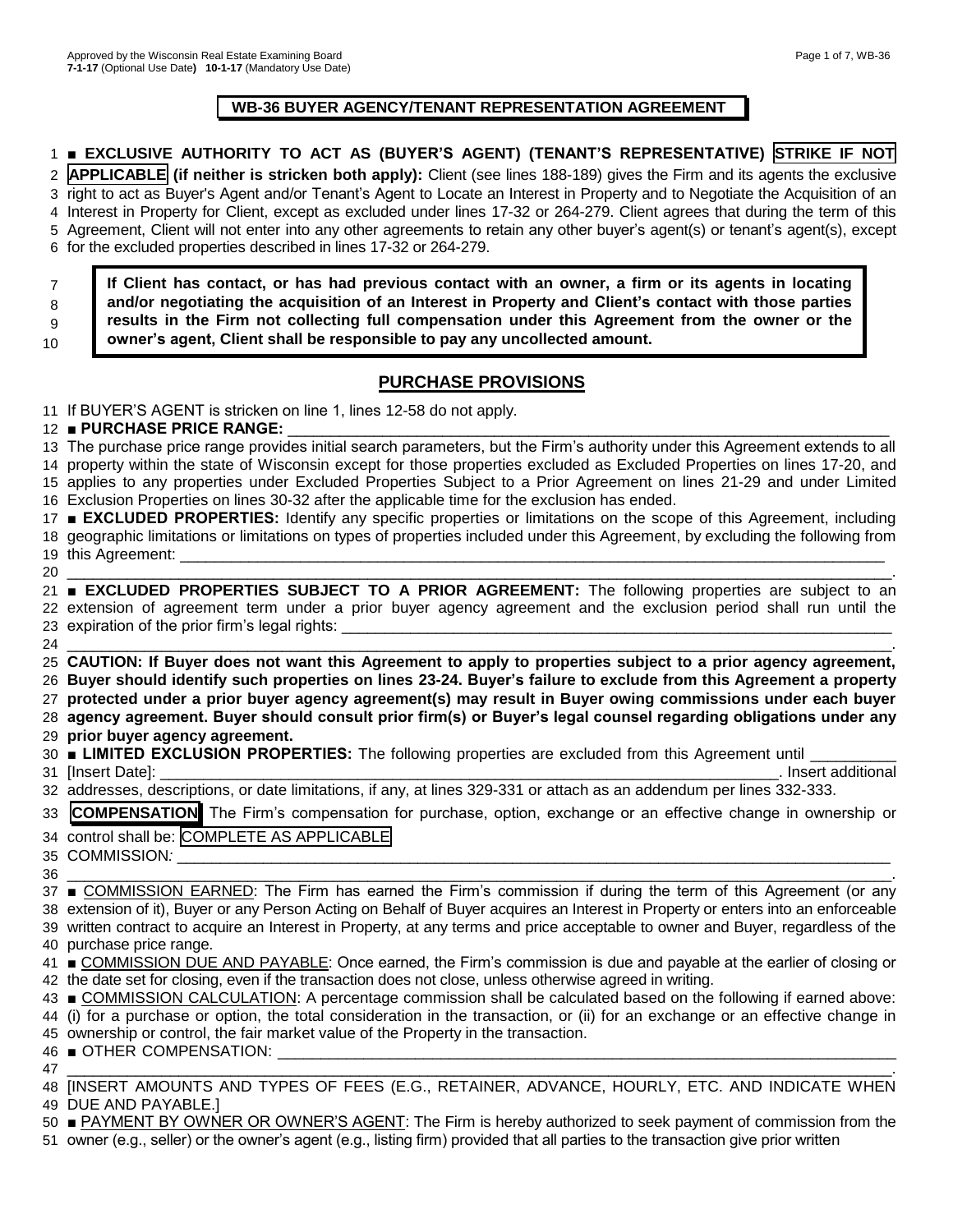consent. Buyer shall pay the Firm's compensation, reduced by any amounts the Firm receives from the owner or the owner's agent.

**EARNEST MONEY** If the Firm holds trust funds in connection with the transaction, they shall be retained by the Firm in the

Firm's trust account. The Firm may refuse to hold earnest money or other trust funds. Should the Firm hold the earnest money,

the Firm shall hold and disburse earnest money funds in accordance with Wis. Stat. Ch. 452 and Wis. Admin. Code Ch. REEB

- 18. If the transaction fails to close and the earnest money is disbursed to Buyer, then upon disbursement to Buyer the earnest
- money shall be paid first to reimburse the Firm for cash advances made by the Firm on behalf of Buyer.

# **GENERAL PROVISIONS**

The provisions on lines 1-10, 59-257 and 306-357 apply to buyer agency and tenant representation.

 **FIRM'S DUTIES** In consideration for Client's agreements, the Firm and its agents agree to use professional knowledge and skills, and reasonable efforts, within the scope of Wis. Stat. Ch. 452 and in accordance with applicable law, to assist Client to Locate an Interest in Property and Negotiate the Acquisition of an Interest in Property, as applicable.

**COOPERATION** Client agrees to cooperate with the Firm and its agents and to provide them accurate copies of all

relevant records, documents and other materials in Client's possession or control which are required in connection with the

purchase, option, lease, rental, or exchange of Property. Client agrees to be reasonably available for showings of properties.

 Client authorizes the Firm and its agents to do those acts reasonably necessary to fulfill the Firm's responsibilities under this Agreement including retaining subagents. Client shall promptly notify the Firm in writing of the description of any Property

Client locates and shall inform other firms, agents, sellers, property owners, etc., with whom Client comes into contact that

the Firm represents Client as Buyer's and/or Tenant's Agent for the purpose of acquiring an Interest in Property and refer all

such persons to the Firm. Client shall also notify the Firm of the identity of all persons making inquiries concerning Client's

objectives stated in this Agreement.

# **DISCLOSURE TO CLIENTS**

 Under Wisconsin law, a brokerage firm (hereinafter firm) and its brokers and salespersons (hereinafter agents) owe certain duties to all parties to a transaction:

- (a) The duty to provide brokerage services to you fairly and honestly.
- (b) The duty to exercise reasonable skill and care in providing brokerage services to you.
- (c) The duty to provide you with accurate information about market conditions within a reasonable time if you request it, unless disclosure of the information is prohibited by law.
- (d) The duty to disclose to you in writing certain Material Adverse Facts about a property, unless disclosure of the information is prohibited by law. (See lines 198-201.)
- (e) The duty to protect your confidentiality. Unless the law requires it, the firm and its agents will not disclose your confidential information or the confidential information of other parties. (See lines 139-158.)
- (f) The duty to safeguard trust funds and other property, the firm or its agents holds.
- (g) The duty, when negotiating, to present contract proposals in an objective and unbiased manner and disclose the advantages and disadvantages of the proposals.

## **BECAUSE YOU HAVE ENTERED INTO AN AGENCY AGREEMENT WITH A FIRM, YOU ARE THE FIRM'S CLIENT. A FIRM OWES ADDITIONAL DUTIES TO YOU AS A CLIENT OF THE FIRM:**

- (a) The firm or one of its agents will provide, at your request, information and advice on real estate matters that affect your transaction, unless you release the firm from this duty.
- (b) The firm or one of its agents must provide you with all material facts affecting the transaction, not just Adverse Facts.
- (c) The firm and its agents will fulfill the firm's obligations under the agency agreement and fulfill your lawful requests that are within the scope of the agency agreement.
- (d) The firm and its agents will negotiate for you, unless you release them from this duty.
- (e) The firm and its agents will not place their interests ahead of your interests. The firm and its agents will not, unless required by law, give information or advice to other parties who are not the firm's clients, if giving the information or advice is contrary to your interests.

 If you become involved in a transaction in which another party is also the firm's client (a "multiple representation relationship"), different duties may apply.

## **MULTIPLE REPRESENTATION RELATIONSHIPS AND DESIGNATED AGENCY**

 ■ A multiple representation relationship exists if a firm has an agency agreement with more than one client who is a party in the same transaction. If you and the firm's other clients in the transaction consent, the firm may provide services through designated agency, which is one type of multiple representation relationship.

■ Designated agency means that different agents with the firm will negotiate on behalf of you and the other client or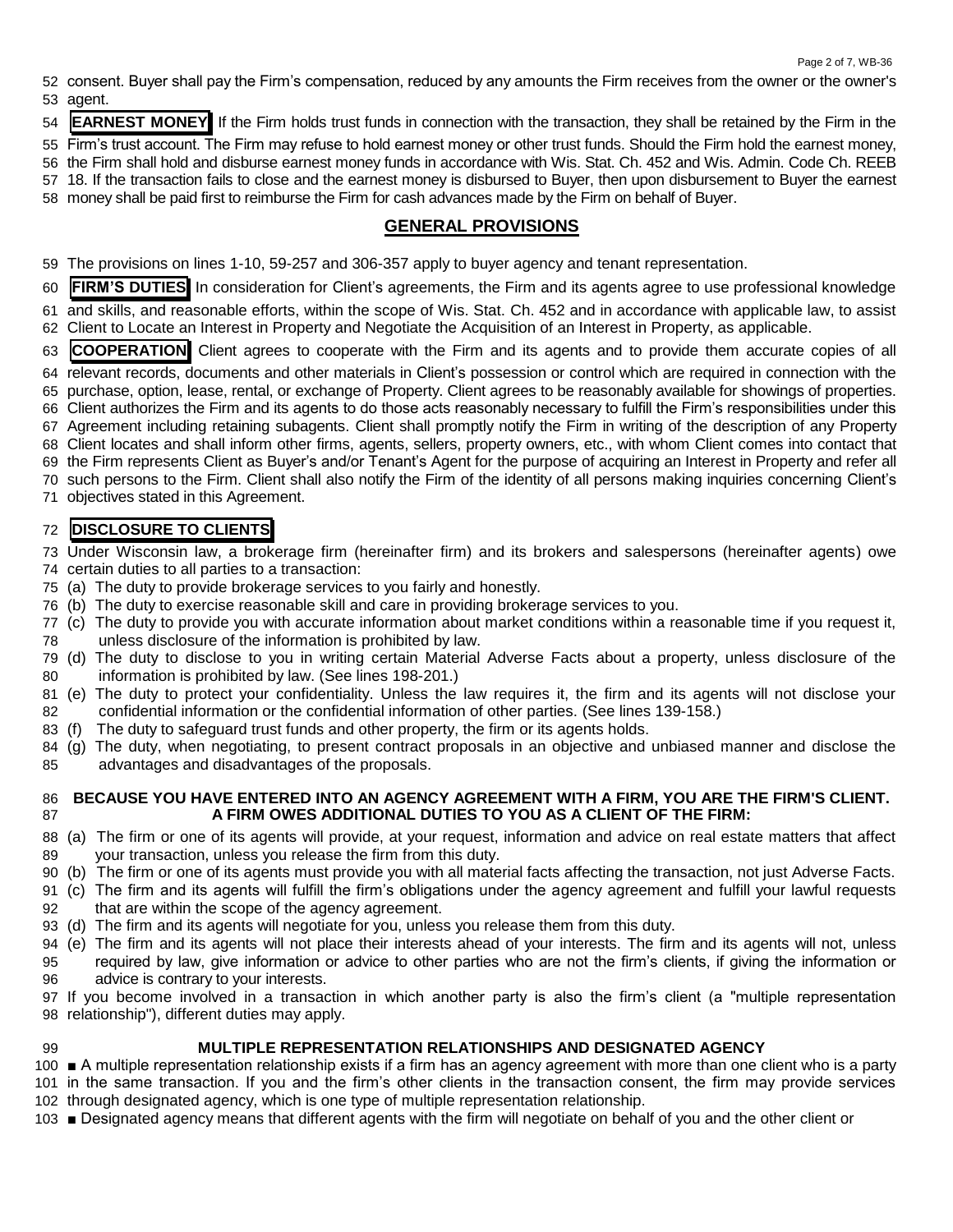clients in the transaction, and the firm's duties to you as a client will remain the same. Each agent will provide information, opinions, and advice to the client for whom the agent is negotiating, to assist the client in the negotiations. Each client will be able to receive information, opinions, and advice that will assist the client, even if the information, opinions, or advice gives the client advantages in the negotiations over the firm's other clients. An agent will not reveal any of your confidential information to another party unless required to do so by law.

 ■ If a designated agency relationship is not authorized by you or other clients in the transaction, you may still authorize or reject a different type of multiple representation relationship in which the firm may provide brokerage services to more

 than one client in a transaction but neither the firm nor any of its agents may assist any client with information, opinions, and advice which may favor the interests of one client over any other client. Under this neutral approach, the same agent may represent more than one client in a transaction.

 ■ If you do not consent to a multiple representation relationship the firm will not be allowed to provide brokerage services to more than one client in the transaction.

### **CHECK ONLY ONE OF THE THREE BELOW:**

- **The same firm may represent me and the other party as long as the same agent is not** representing us both. (multiple representation relationship with designated agency)
- 119 The same firm may represent me and the other party, but the firm must remain neutral regardless if one or more different agents are involved. (multiple representation relationship without designated agency)
- **The same firm cannot represent both me and the other party in the same transaction.** (I reject multiple representation relationships)

 **NOTE: All clients who are parties to this agency agreement consent to the selection checked above. You may modify this selection by written notice to the firm at any time. Your firm is required to disclose to you in your agency agreement the commission or fees that you may owe to your firm. If you have any questions about the commission or fees that you may owe based upon the type of agency relationship you select with your firm, you** 

**should ask your firm before signing the agency agreement.**

## **SUBAGENCY**

Your firm may, with your authorization in the agency agreement, engage other firms (subagent firms) to assist your firm by

providing brokerage services for your benefit. A subagent firm and the agents with the subagent firm will not put their own

 interests ahead of your interests. A subagent firm will not, unless required by law, provide advice or opinions to other parties if doing so is contrary to your interests.

 **PLEASE REVIEW THIS INFORMATION CAREFULLY. An agent can answer your questions about brokerage services, but if you need legal advice, tax advice, or a professional home inspection, contact an attorney, tax advisor, or home inspector.** 

 This disclosure is required by section 452.135 of the Wisconsin statutes and is for information only. It is a plain language summary of the duties owed to you under section 452.133(2) of the Wisconsin statutes.

 ■ **CONFIDENTIALITY NOTICE TO CLIENTS:** The Firm and its agents will keep confidential any information given to the Firm or its agents in confidence, or any information obtained by the Firm and its agents that a reasonable person would

 want to be kept confidential, unless the information must be disclosed by law or you authorize the Firm to disclose particular information. The Firm and its agents shall continue to keep the information confidential after the Firm is no

longer providing brokerage services to you.

The following information is required to be disclosed by law:

1) Material Adverse Facts, as defined in section 452.01 (5g) of the Wisconsin statutes (see lines 198-201).

 2) Any facts known by the Firm and its agents that contradict any information included in a written inspection report on 147 the property or real estate that is the subject of the transaction.

 To ensure that the Firm and its agents are aware of what specific information you consider confidential, you may list that information below (see lines 151-153). At a later time, you may also provide the Firm with other information you consider to be confidential.

## **CONFIDENTIAL INFORMATION:** \_\_\_\_\_\_\_\_\_\_\_\_\_\_\_\_\_\_\_\_\_\_\_\_\_\_\_\_\_\_\_\_\_\_\_\_\_\_\_\_\_\_\_\_\_\_\_\_\_\_\_\_\_\_\_\_\_\_\_\_\_\_\_\_\_\_\_\_

#### \_\_\_\_\_\_\_\_\_\_\_\_\_\_\_\_\_\_\_\_\_\_\_\_\_\_\_\_\_\_\_\_\_\_\_\_\_\_\_\_\_\_\_\_\_\_\_\_\_\_\_\_\_\_\_\_\_\_\_\_\_\_\_\_\_\_\_\_\_\_\_\_\_\_\_\_\_\_\_\_\_\_\_\_\_\_\_\_\_\_\_\_\_\_\_\_ \_\_\_\_\_\_\_\_\_\_\_\_\_\_\_\_\_\_\_\_\_\_\_\_\_\_\_\_\_\_\_\_\_\_\_\_\_\_\_\_\_\_\_\_\_\_\_\_\_\_\_\_\_\_\_\_\_\_\_\_\_\_\_\_\_\_\_\_\_\_\_\_\_\_\_\_\_\_\_\_\_\_\_\_\_\_\_\_\_\_\_\_\_\_\_\_.

 **NON-CONFIDENTIAL INFORMATION:** The Firm and its agents have permission to disclose Client's identity and financial qualification information to an owner, owner's agents and other third parties without prior consent from Client, unless otherwise provided on lines 151-153. The Firm and its agents may also disclose the following: \_**\_\_\_\_\_\_\_\_\_\_\_\_\_\_\_\_\_\_\_\_\_\_\_\_\_\_\_\_\_\_\_\_**

 \_\_\_\_\_\_\_\_\_\_\_\_\_\_\_\_\_\_\_\_\_\_\_\_\_\_\_\_\_\_\_\_\_\_\_\_\_\_\_\_\_\_\_\_\_\_\_\_\_\_\_\_\_\_\_\_\_\_\_\_\_\_\_\_\_\_\_\_\_\_\_\_\_\_\_\_\_\_\_\_\_\_\_\_\_\_\_\_\_\_\_\_\_\_\_\_ \_\_\_\_\_\_\_\_\_\_\_\_\_\_\_\_\_\_\_\_\_\_\_\_\_\_\_\_\_\_\_\_\_\_\_\_\_\_\_\_\_\_\_\_\_\_\_\_\_\_\_\_\_\_\_\_\_\_\_\_\_\_\_\_\_\_\_\_\_\_\_\_\_\_\_\_\_\_\_\_\_\_\_\_\_\_\_\_\_\_\_\_\_\_\_\_.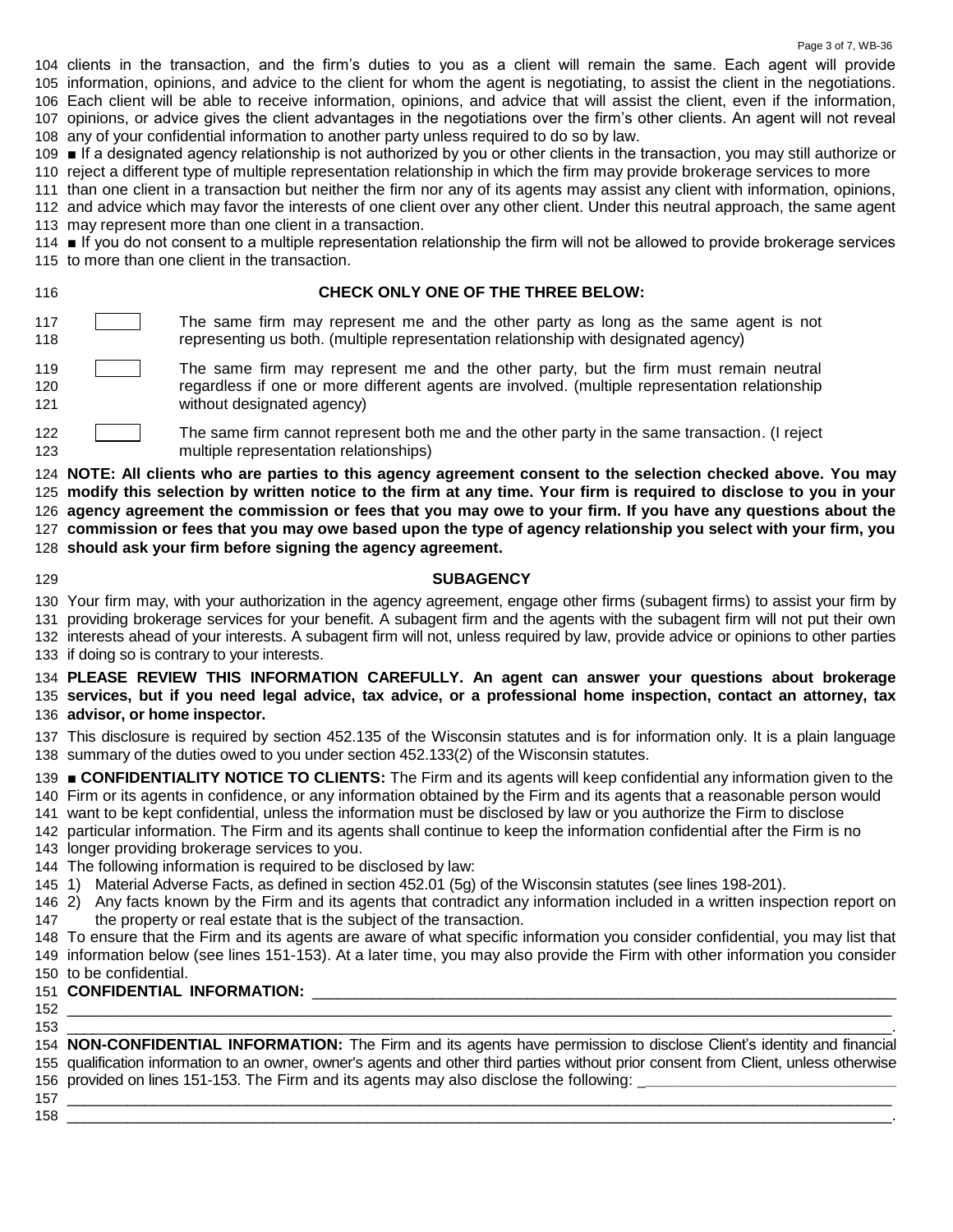- **NON-EXCLUSIVE RELATIONSHIP** Client acknowledges and agrees that the Firm and its agents may act for other buyers
- or tenants in connection with the location of properties and may negotiate on behalf of such buyers or tenants with the owner or
- owner's agent. In the event that the Firm or its agents undertake to represent and act for other buyers or tenants, the Firm and its agents shall not disclose to Client, or any other buyer or tenant, any confidential information of any buyer or tenant, unless
- required by law.
- **NON DISCRIMINATION Client and the Firm and its agents agree that they will not discriminate based on race,**
- **color, sex, sexual orientation as defined in Wisconsin Statutes § 111.32(13m), disability, religion, national origin, marital status, lawful source of income, age, ancestry, family status, status as a victim of domestic abuse,**
- **sexual assault, or stalking, or in any other unlawful manner.**
- **DISPUTE RESOLUTION** The parties understand that if there is a dispute about this Agreement or an alleged breach,
- and the parties cannot resolve the dispute by mutual agreement, the parties may consider judicial resolution in court or
- may consider alternative dispute resolution. Alternative dispute resolution may include mediation and binding arbitration.
- Should the parties desire to submit any potential dispute to alternative dispute resolution it is recommended that the parties add such in Additional Provisions or in an Addendum.
- **PROPERTY DIMENSIONS** Client acknowledges that real property dimensions, total square footage and total acreage
- information provided to Client may be approximate due to rounding and may vary due to different formulas which can be used to calculate these figures. Unless otherwise indicated, property dimension figures have not been verified by survey.
- **CAUTION: Client should verify any property dimension or total square footage/acreage calculation which is material to Client.**
- **DEFINITIONS** As used in this Agreement, the following definitions apply:
- ADVERSE FACT: An "Adverse Fact" means any of the following:
- (a) A condition or occurrence that is generally recognized by a competent licensee as doing any of the following:
- 1) Significantly and adversely affecting the value of the Property;
- 2) Significantly reducing the structural integrity of improvements to real estate; or
- 3) Presenting a significant health risk to occupants of the Property.
- (b) Information that indicates that a party to a transaction is not able to or does not intend to meet his or her obligations under a contract or agreement made concerning the transaction.
- 186 BUYER: "Buyer" means the party executing this Agreement in the context where the party is seeking to acquire an interest in real estate by purchase, option, exchange or any other manner other than by Rental Agreement.
- 188 CLIENT: "Client" means the party executing this Agreement and seeking to acquire an interest in real estate by purchase, lease, rental, option, exchange or any other manner.
- DEADLINES-DAYS: Deadlines expressed as a number of "days" from an event, such as acceptance, are calculated by excluding the day the event occurred and by counting subsequent calendar days.
- FIRM: "Firm" means a licensed sole proprietor broker or a licensed broker business entity.
- INTEREST IN PROPERTY: "Interest in Property" means a purchase, lease, rental, option, exchange or other acquisition of Property unless specifically excluded at lines 17-32 or 264-279 in additional provisions (lines 329-331) or elsewhere in this Agreement.
- LOCATE AN INTEREST IN PROPERTY: "Locate an Interest in Property" means to identify, evaluate, and determine the availability of the Interest in Property sought by Client with the cooperation of Client.
- MATERIAL ADVERSE FACT: A "Material Adverse Fact" means an Adverse Fact that a party indicates is of such significance, or that is generally recognized by a competent licensee as being of such significance to a reasonable party, that it affects or would affect the party's decision to enter into a contract or agreement concerning a transaction or affects or would affect the party's decision about the terms of such a contract or agreement.
- NEGOTIATE THE ACQUISITION OF AN INTEREST IN PROPERTY: "Negotiate the Acquisition of an Interest in Property" means to assist a Client, within the scope of this Agreement, to ascertain terms and conditions upon which an Interest in Property may be acquired, which may include facilitating or participating in the discussions of the terms of a potential contract, completing appropriate contractual forms, presenting either party's contractual proposal with an explanation of the proposal's advantages and disadvantages, or otherwise assisting Client in reaching an agreement to acquire the Interest in Property sought by Client.
- 208 PERSON ACTING ON BEHALF OF BUYER: "Person Acting on Behalf of Buyer" means any person joined in interest with Buyer, or otherwise acting on behalf of Buyer, including but not limited to Buyer's immediate family, agents, employees, directors, managers, members, officers, owners, partners, incorporators and organizers, as well as any and all corporations, partnerships, limited liability companies, trusts or other entities controlled by, affiliated with or owned by Buyer in whole or in part whether created before or after expiration of this Agreement.
- 213 PERSON ACTING ON BEHALF OF TENANT: "Person Acting on Behalf of Tenant" means any person joined in interest with Tenant, or otherwise acting on behalf of Tenant, including but not limited to Tenant's immediate family, agents, employees, directors, managers, members, officers, owners, partners, incorporators and organizers, as well as any and all corporations, partnerships, limited liability companies, trusts or other entities controlled by, affiliated with or owned by Tenant in whole or in part whether created before or after expiration of this Agreement.
- PROPERTY: "Property" means real property located within the state of Wisconsin.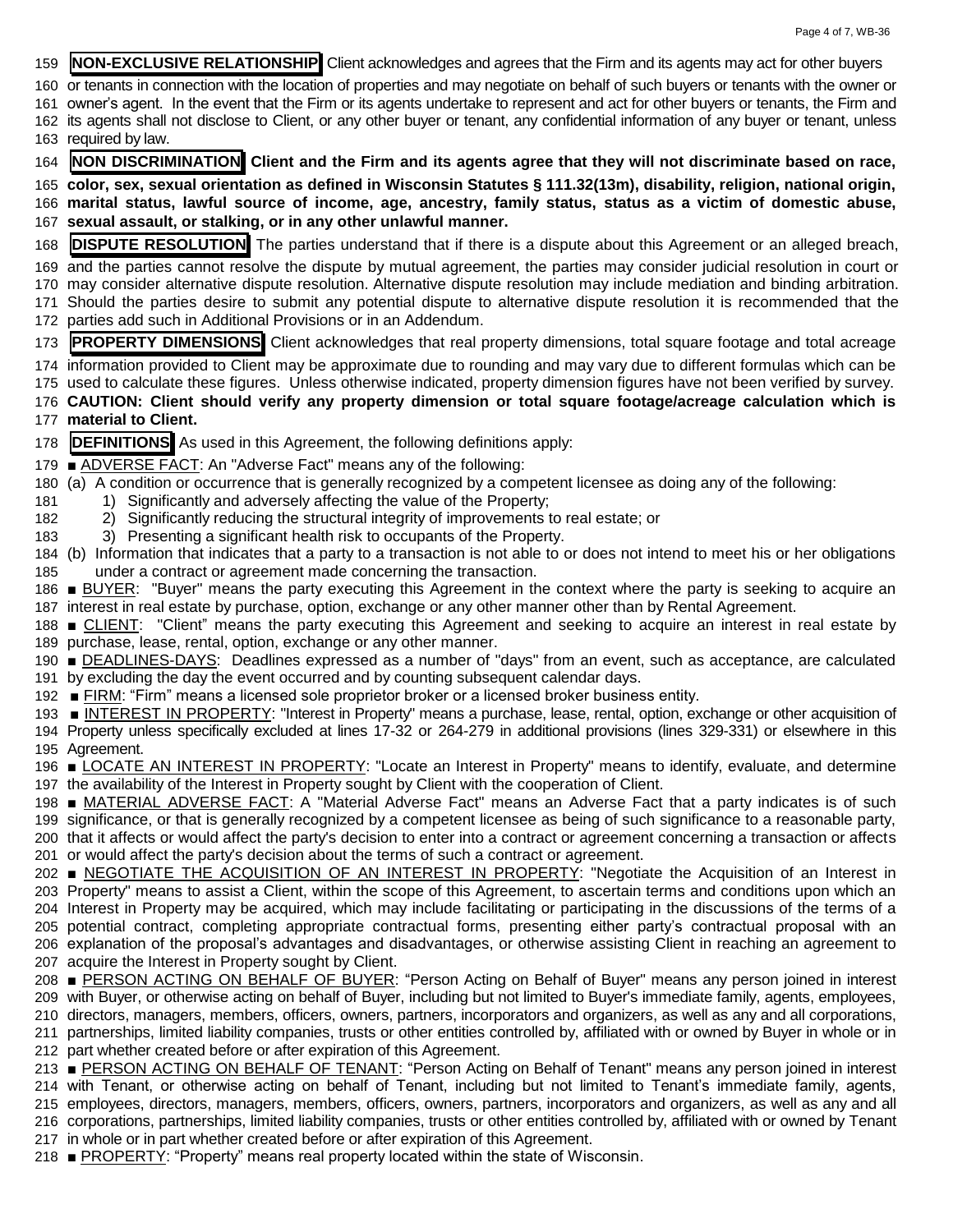- PROTECTED PROPERTY: "Protected Property" means any Property that during the term of this Agreement is:
- 1) The subject of a written proposal by Buyer, Tenant, Person Acting on Behalf of Buyer or Person Acting on Behalf of Tenant, submitted to the Property owner or owner's agent;
- 222 2) Viewed by Buyer, Tenant, Person Acting on Behalf of Buyer or Person Acting on Behalf of Tenant with the owner or owner's agent, or directly negotiated for by Buyer, Tenant, Person Acting on Behalf of Buyer or Person Acting on Behalf of Tenant. Direct negotiation means communicating with the owner or owner's agent regarding any potential terms on which Buyer or Tenant might acquire an Interest in Property; or
- 3) Located or negotiated for by the Firm or its agents, but only if the Firm or its agents deliver the description of the Property to Buyer or Tenant, in writing, no later than three days after the earlier of expiration or termination (lines 243-251) of this Agreement. No written notice shall be required if the Buyer or Tenant viewed the Property with the Firm or its agents.
- RENTAL AGREEMENT: "Rental Agreement" means an oral or written agreement between a landlord and tenant, for the rental or lease of a specific dwelling unit or premises, in which the landlord and tenant agree on the essential terms of the tenancy, such as rent; it includes a lease, but not an agreement to enter into a rental agreement in the future.
- 233 TENANT: "Tenant" means the party executing this Agreement in the context where the party is seeking to acquire an interest in real estate by Rental Agreement.
- **LIEN NOTICE** The Firm has the authority under section 779.32 of the Wisconsin Statutes to file a lien for commissions
- or compensation earned but not paid when due against the commercial real estate, or the interest in the commercial real estate, if any, that is the subject of this Agreement. "Commercial real estate" includes all real estate except (a) real property containing 8 or fewer dwelling units, (b) real property that is zoned for residential purposes and that does not contain any buildings or structures, and (c) real property that is zoned for agricultural purposes.
- **NOTICE ABOUT SEX OFFENDER REGISTRY** Clients may obtain information about the sex offender registry and persons registered with that registry by contacting the Wisconsin Department of Corrections on the Internet at [http://www.doc.wi.gov](http://www.doc.wi.gov/) or by telephone at (608) 240-5830.
- **TERMINATION OF AGREEMENT** Neither Client nor the Firm has the legal right to unilaterally terminate this Agreement
- absent a material breach of contract by the other party. Client understands that the parties to this Agreement are Client and the Firm. Agents for the Firm do not have the authority to enter into a mutual agreement terminate this Agreement, amend the compensation terms or shorten the term of this Agreement, without the written consent of the agent(s)' supervising broker. Client and the Firm agree that any termination of this Agreement by either party before the date stated on line 335 shall be effective by Client only if stated in writing and delivered to the Firm in accordance with lines 306-328 and effective by the Firm only if stated in writing by the supervising broker and delivered to Client in accordance with lines 306-328.
- **CAUTION: Early termination of this Agreement may be a breach of contract, causing the terminating party to potentially be liable for damages.**
- **EXTENSION OF AGREEMENT TERM The** Agreement term is extended for a period of one year as to any Protected
- Property under this Agreement. Upon receipt of written request from Client or a firm that has a new buyer agency or tenant representation agreement with Client, the Firm agrees to promptly deliver to Client a written list of those Protected Properties known by the Firm and its agents to which the extension period applies. Should this Agreement be terminated by Client prior to the expiration of the term stated in this Agreement, this Agreement shall be extended for Protected Properties, on the same terms, for one year after the Agreement is terminated (lines 243-251).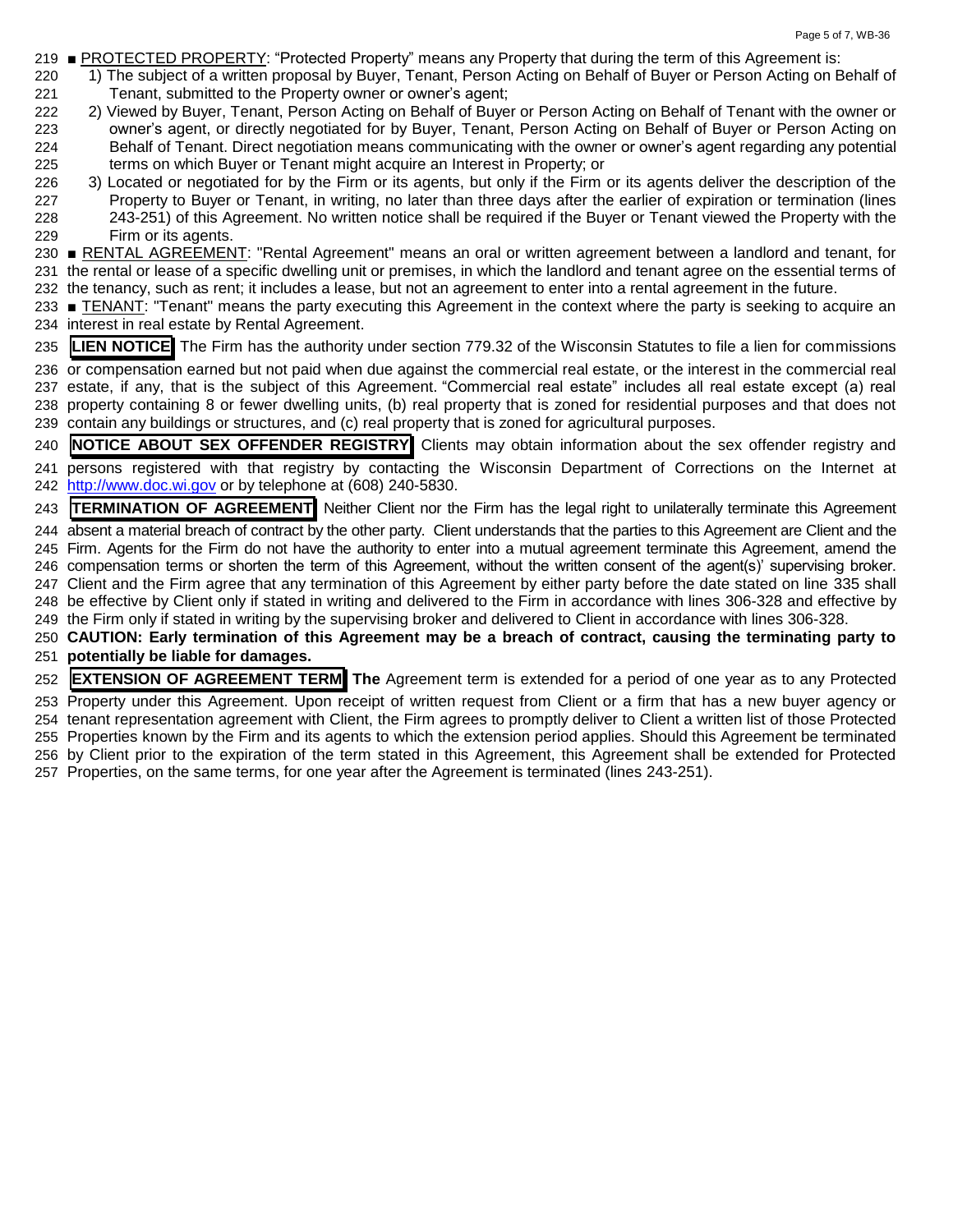# **RENTAL PROVISIONS**

|     | 258 If TENANT'S REPRESENTATIVE is stricken on line 1, lines 259-305 do not apply.<br>259 RENT RANGE:                                                                                                                                                                                                                                                                                                                                                                                              |
|-----|---------------------------------------------------------------------------------------------------------------------------------------------------------------------------------------------------------------------------------------------------------------------------------------------------------------------------------------------------------------------------------------------------------------------------------------------------------------------------------------------------|
|     | 260 If specified, the rent range provides initial search parameters, but the Firm's authority under this Agreement extends to all<br>261 property within the state of Wisconsin except for those properties excluded as Excluded Properties on lines 264-267, and<br>262 applies to any properties under Excluded Properties Subject to a Prior Agreement on lines 268-271, and under Limited<br>263 Exclusion Properties on lines 277-279 after the applicable time for the exclusion has ended. |
|     | 264 ■ EXCLUDED PROPERTIES: Identify any specific properties or limitations on the scope of this Agreement, including<br>265 geographic limitations or limitations on types of properties included under this Agreement, by excluding the following from                                                                                                                                                                                                                                           |
| 267 |                                                                                                                                                                                                                                                                                                                                                                                                                                                                                                   |
|     | 268 EXCLUDED PROPERTIES SUBJECT TO A PRIOR AGREEMENT: The following properties are subject to an<br>269 extension of agreement term under a prior tenant representation agreement and the exclusion period shall run until the                                                                                                                                                                                                                                                                    |
|     | 271 — 271                                                                                                                                                                                                                                                                                                                                                                                                                                                                                         |
|     | 272 CAUTION: If Tenant does not want this Agreement to apply to properties subject to a prior agency agreement,                                                                                                                                                                                                                                                                                                                                                                                   |
|     | 273 Tenant should identify such properties on lines 270-271. Tenant's failure to exclude from this Agreement a                                                                                                                                                                                                                                                                                                                                                                                    |
|     | 274 property protected under a prior tenant representation agreement(s) may result in Tenant owing commissions                                                                                                                                                                                                                                                                                                                                                                                    |
|     | 275 under each tenant representation agreement. Tenant should consult prior firm(s) or Tenant's legal counsel                                                                                                                                                                                                                                                                                                                                                                                     |
|     | 276 regarding obligations under any tenant representation or similar agency agreement.                                                                                                                                                                                                                                                                                                                                                                                                            |
|     | 277 LIMITED EXCLUSION PROPERTIES: The following properties are excluded from this Agreement until ______                                                                                                                                                                                                                                                                                                                                                                                          |
|     | 278 [Insert Date]: _<br>designed and the contract of the contract of the contract of the contract of the contract of the contract of the contract of the contract of the contract of the contract of the contract of the contract of the contract of t<br>279 addresses or descriptions, or date limitations, if any, at lines 329-331 or attach as an addendum per lines 332-333.                                                                                                                |
|     |                                                                                                                                                                                                                                                                                                                                                                                                                                                                                                   |
| 280 | <b>COMPENSATION</b> The Firm's rental compensation shall be: COMPLETE AS APPLICABLE                                                                                                                                                                                                                                                                                                                                                                                                               |
|     | 281 COMMISSION: WELL ARE AN ARREST AND THE STATE OF THE STATE OF THE STATE OF THE STATE OF THE STATE OF THE ST                                                                                                                                                                                                                                                                                                                                                                                    |
| 282 |                                                                                                                                                                                                                                                                                                                                                                                                                                                                                                   |
|     | 283 Any percentage commission shall be calculated based on total rent for the Rental Agreement term, unless stated                                                                                                                                                                                                                                                                                                                                                                                |
|     | 284 otherwise.<br>285 <b>■ COMMISSION EARNED:</b> The Firm has earned the Firm's commission if during the term of this Agreement (or any                                                                                                                                                                                                                                                                                                                                                          |
|     | 286 extension of it), Tenant or any Person Acting on Behalf of Tenant acquires an Interest in Property or enters into an                                                                                                                                                                                                                                                                                                                                                                          |
|     | 287 enforceable Rental Agreement, at any terms and rent acceptable to owner and Tenant, regardless of the rent range.                                                                                                                                                                                                                                                                                                                                                                             |
|     | 288 ■ COMMISSION DUE AND PAYABLE: Once earned, the Firm's commission is due and payable CHECK AND                                                                                                                                                                                                                                                                                                                                                                                                 |
| 289 | <b>COMPLETE AS APPLICABLE</b>                                                                                                                                                                                                                                                                                                                                                                                                                                                                     |
| 290 | Upon execution of the Rental Agreement; (NOTE: THIS CHOICE APPLIES IF NO BOX IS CHECKED)                                                                                                                                                                                                                                                                                                                                                                                                          |
| 291 | At the commencement of the Rental Agreement term, even if the Tenant does not take occupancy, unless                                                                                                                                                                                                                                                                                                                                                                                              |
| 292 | otherwise agreed in writing;                                                                                                                                                                                                                                                                                                                                                                                                                                                                      |
| 293 | One-half upon execution of the Rental Agreement and one-half upon occupancy;                                                                                                                                                                                                                                                                                                                                                                                                                      |
| 294 |                                                                                                                                                                                                                                                                                                                                                                                                                                                                                                   |
| 295 |                                                                                                                                                                                                                                                                                                                                                                                                                                                                                                   |
|     | 296 ■ PAYMENT BY OWNER OR OWNER'S AGENT: The Firm is hereby authorized to seek payment of commission from the                                                                                                                                                                                                                                                                                                                                                                                     |
|     | 297 owner (e.g., lessor or landlord) or the owner's agent (e.g., listing firm) provided that all parties to the transaction give prior                                                                                                                                                                                                                                                                                                                                                            |
|     | 298 written consent. If the owner or the owner's agent does not pay the full amount due, Tenant agrees to pay any remaining                                                                                                                                                                                                                                                                                                                                                                       |
|     | 299 balance due to the Firm.                                                                                                                                                                                                                                                                                                                                                                                                                                                                      |
|     |                                                                                                                                                                                                                                                                                                                                                                                                                                                                                                   |
| 301 | 302 [INSERT AMOUNTS AND TYPES OF FEES (E.G., RETAINER, ADVANCE, HOURLY, ETC. AND INDICATE WHEN                                                                                                                                                                                                                                                                                                                                                                                                    |
|     | 303 DUE AND PAYABLE.]                                                                                                                                                                                                                                                                                                                                                                                                                                                                             |
|     | 304 ■ TENANT QUALIFICATIONS: Tenant agrees to pay any credit report fees or background check fees charged by the                                                                                                                                                                                                                                                                                                                                                                                  |
|     | 305 owner or the owner's agent.                                                                                                                                                                                                                                                                                                                                                                                                                                                                   |